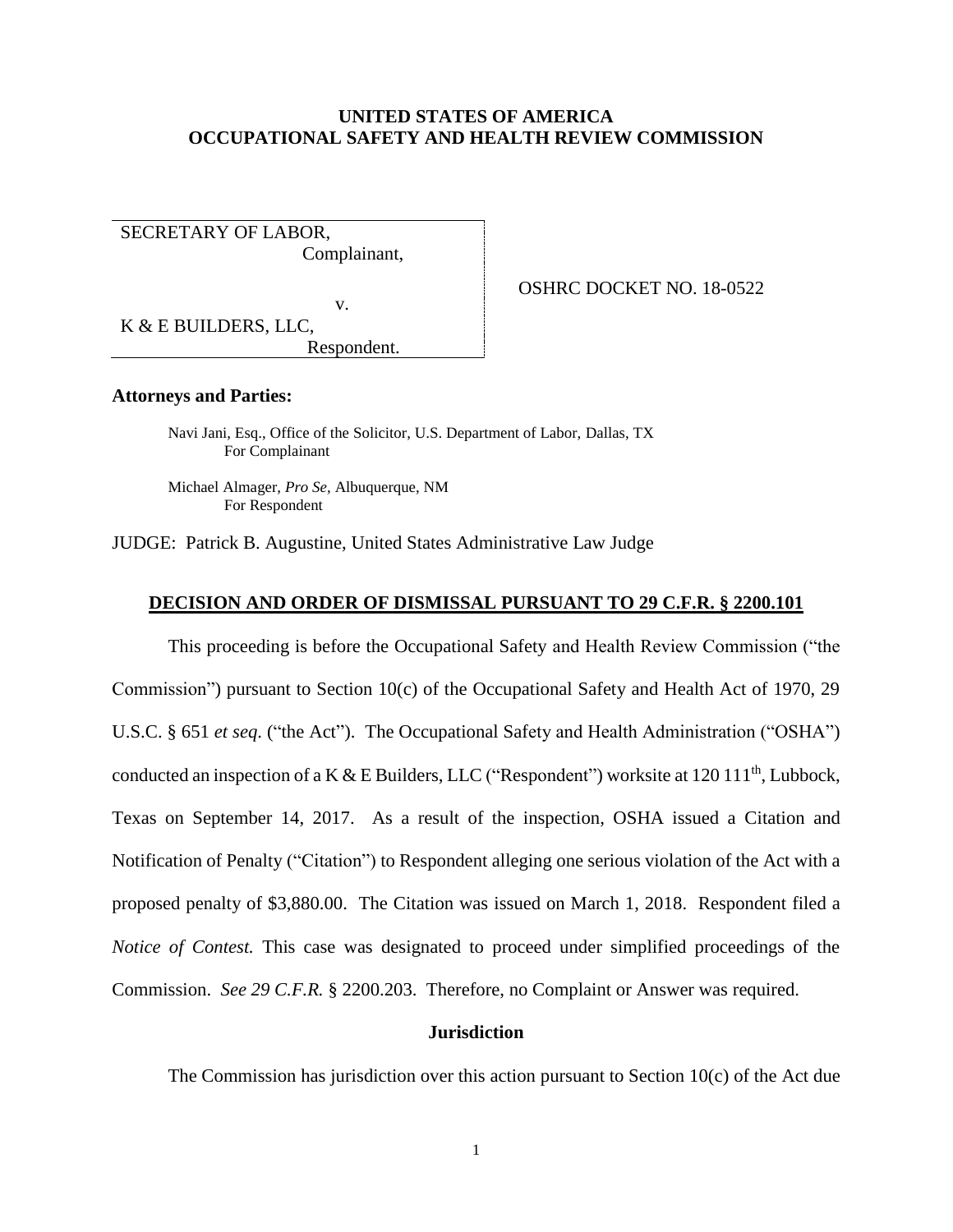to the filing of a *Notice of Contest* by Respondent. 29 USC § 659(c).

Respondent is engaged in a business affecting interstate commerce within the meaning of Section 3(5) of the Act, 29 U.S.C. § 652(5). *See Slingluff v. OSHRC*, 425 F.3d 861 (10th Cir. 2005). The Commission has stated "[t]here is an interstate market in construction materials and services and therefore construction work affects interstate commerce." *Id*., citing *NLRB v. Int'l Union of Operating Engineers, Local* 571, 317 F.2d 638, 643 n. 5 (8th Cir. 1963) (judicial notice taken that construction industry affects interstate commerce). Even a small employer, like Respondent, whose activities and purchases are purely local, when aggregated with other engaged in similar activities, has a substantial effect on interstate commerce. *Slingluff,* 425 F.3d at 867, *Clarence M. Jones*, 11 BNA OSHC 1529, 1531 (No. 77-3676, 1983)("There is an interstate market in construction materials and services and therefore construction works affects interstate commerce.") Because Respondent is engaged in construction work, the undersigned finds it is engaged in a business affecting interstate commerce.

Respondent has presented no contrary proof to dispute that it is an employer except to state in its *Notice of Contest* that "the guys you found working were subcontracted." While Complainant has the burden of proving its case by substantial evidence, what constitutes substantial evidence varies with the circumstances. The "evidence a reasonable mind might accept as adequate to support a conclusion" is surely less in a case like this where it stands entirely unrebutted in the record by a party having full possession of all the facts, than in a case where there is contrary evidence to detract from its weight. *See, e.g., Noranda Aluminum, Inc. v. OSHRC*, 593 F.2d 811, 814 & n.5 (8th Cir. 1979) (decision to leave Secretary's case unrebutted "a legitimate but always dangerous defense tactic in litigation"); *Stephenson Enterprises, Inc. v. Marshall*, 578 F.2d 1021, 1026 (5th Cir. 1978). It is well established that when one party has it peculiarly within its power to produce witnesses whose testimony would elucidate the situation and fails to do so, it gives rise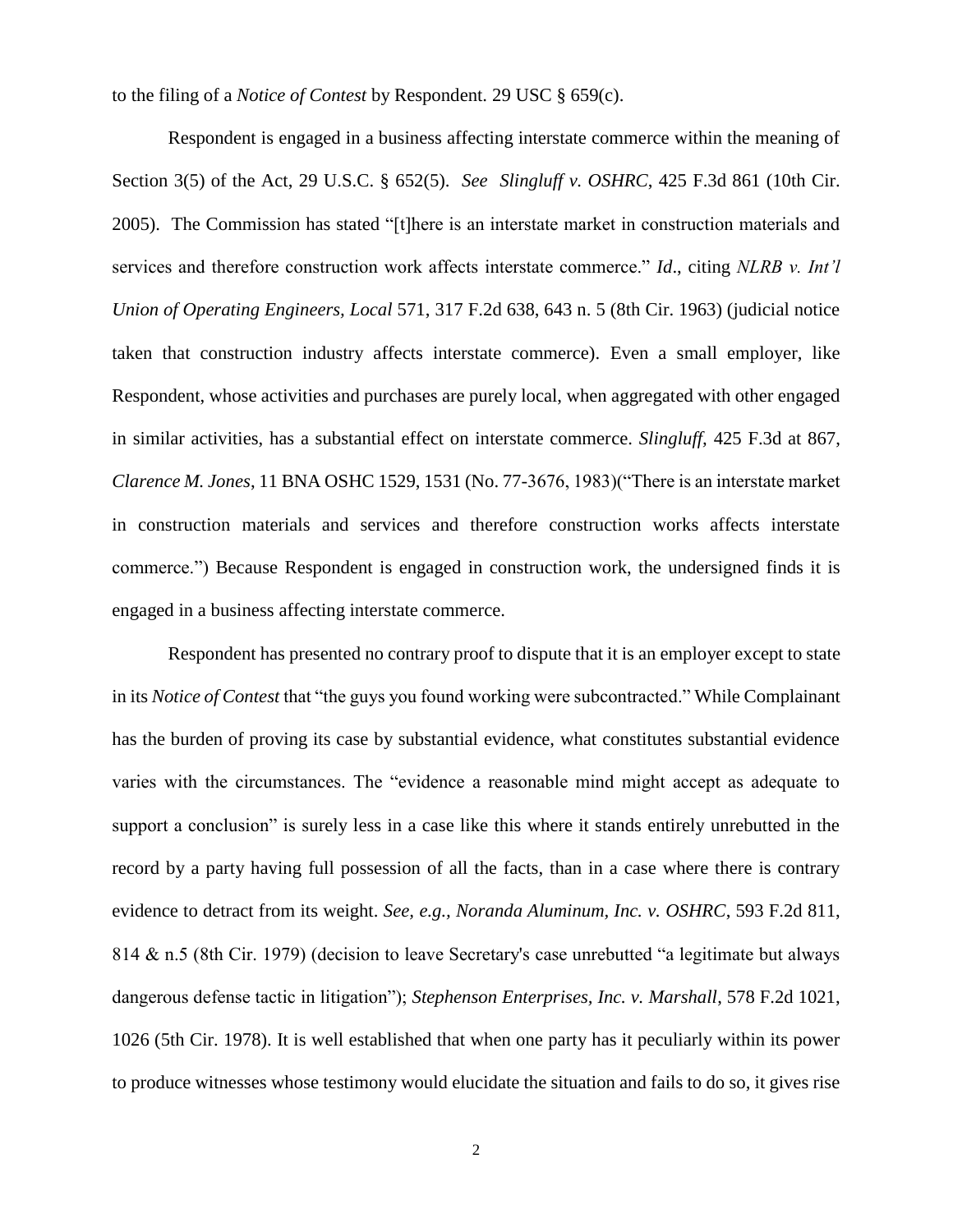to the presumption that the testimony would be unfavorable to that party. *Graves v. United States*, 150 U.S. 118, 121 (1893). The Court finds Respondent was an employer under the Act.

## **Controlling Case Law**

Although the Commission recognizes the difficulties a *pro se* litigant may face when participating in the Commission's proceedings, the Commission still requires the *pro s*e litigant to follow the rules and exercise reasonable diligence in the legal proceedings in which it is taking part. *Sealtite Corp*., 15 BNA OSHC 1130 (No. 88-1431, 1991); *Wentzell d/b/a N.E.E.T. Builders*, 16 BNA OSHC 1475, 1476 (No. 92-2696, 1993) (stating that "[a] pro se employer is required to exercise reasonable diligence… [they must] follow the rules and file responses to a judge's orders, or suffer the consequences…").

Not having counsel, does not obviate a party's obligation to engage in the adjudicatory process. All litigants, including those declining to hire counsel, must obey orders and to permit and respond to discovery as required by the Commission Rules. *See JGB LLC,* 21 BNA OSHC 1402, 1403 (No. 04-2153, 2006) (vacating direction for review when unrepresented party failed to respond to a briefing notice); *Swimmer v. IRS*, 811 F.2d 1343, 1345 (9th Cir. 1987) ("Ignorance of court rules does not constitute excusable neglect, even if the litigant appears pro se"). An unrepresented employer must "exercise reasonable diligence in the legal proceedings" and "must follow the rules and file responses to a judge's orders, or suffer the consequences, which can include dismissal of the notice of contest." *Wentzel d/b/a N.E.E.T. Builders*, 16 BNA OSHC 1475, 1476 (No. 92-2696, 1993) (citations omitted).

## **Procedural History**

On May 14, 2018, the Court issued a *Pretrial Conference Order* directing the parties to appear on a conference call on July 2, 2018. The *Pretrial Conference Order* was not returned as "undeliverable" on either party by the United States Postal Service. Complainant appeared through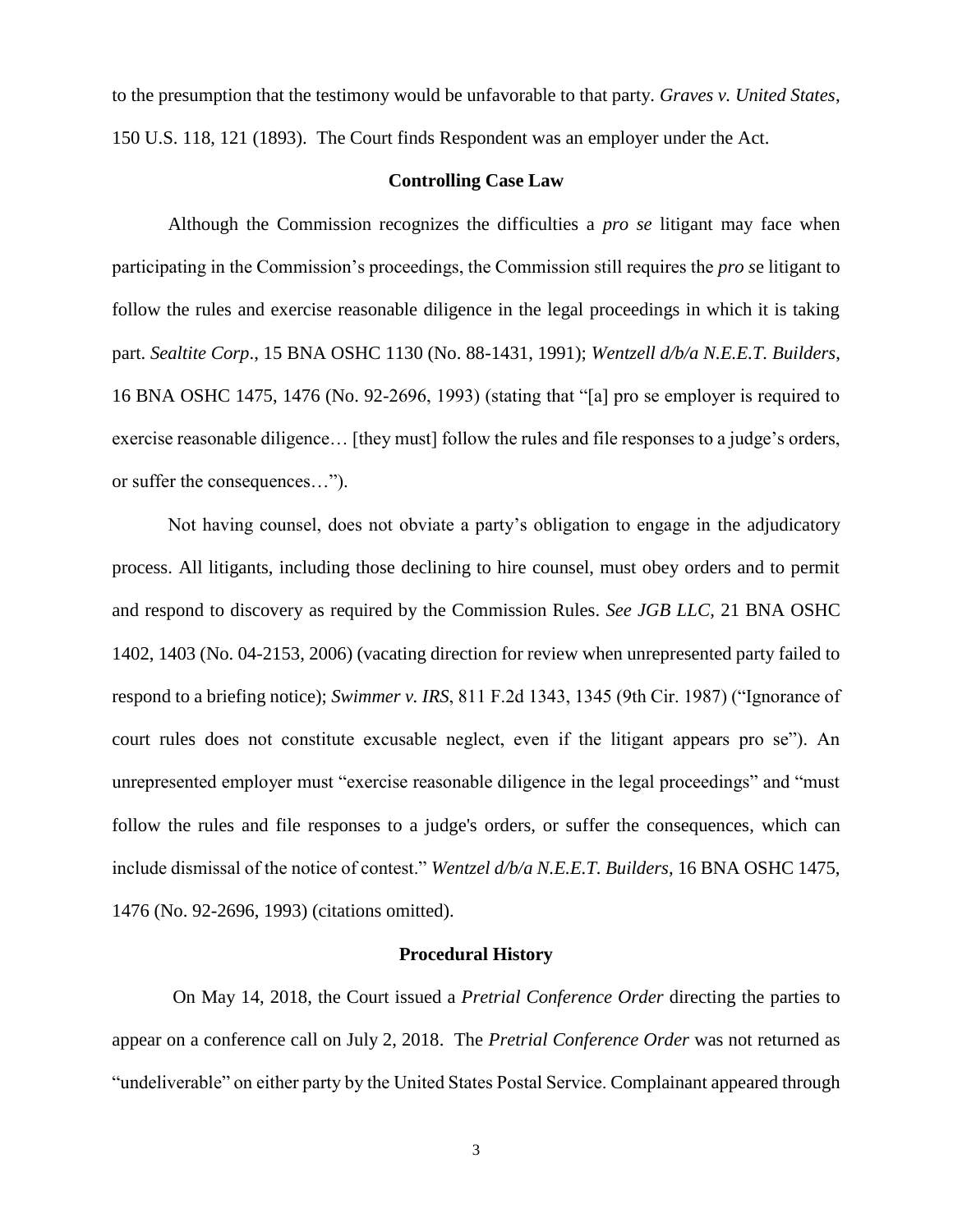counsel. Respondent did not appear.

On August 8, 2018, Complainant filed *Complainant's Amended Motion to Compel Responses to Discovery* ("*Motion to Compel*").<sup>1</sup> As grounds for the *Motion to Compel*, Complainant set forth multiple instances of Respondent's failure to comply. These include:

- 1. On July 5, 2018, Complainant served his First Set of Interrogatories on Respondent, via U. S. Mail.
- 2. Discovery responses were due on August 8, 2018.
- 3. Respondent failed to respond to the First Set of Interrogatories nor was there any other communication with Respondent.

## *See generally Secretary's Motion to Compel.*

 $\overline{\phantom{a}}$ 

Respondent failed to respond to the *Motion to Compel*. In response to the *Motion to Compel,* the Court issued an Order dated August 9, 2018 directing Respondent to respond to the First Set of Interrogatories by August 23, 2018.

On August 29, 2018, Complainant filed *Complainant's Motion for Default* ("Default Motion"). As grounds for the *Default Motion*, Complainant set forth multiple instances of Respondent's default. These include:

- 1. Respondent's failure to attend the July 2, 2018 conference with the Court.
- 2. Respondent's failure to respond to the First Set of Interrogatories.
- 3. Respondent's failure to comply with the Court's Order dated August 9, 2018 directing Respondent to answer the Frist Set of Interrogatories.
- 4. Respondent has failed to comply with the Court's August 9, 2018 Order.
- 5. All attempts to communicate with or contact Respondent have been fruitless.

 $1$  On July 2, 2018, a pre-hearing conference was held during which the Court authorized Complainant to propound interrogatories on Respondent, despite the case being in simplified proceedings.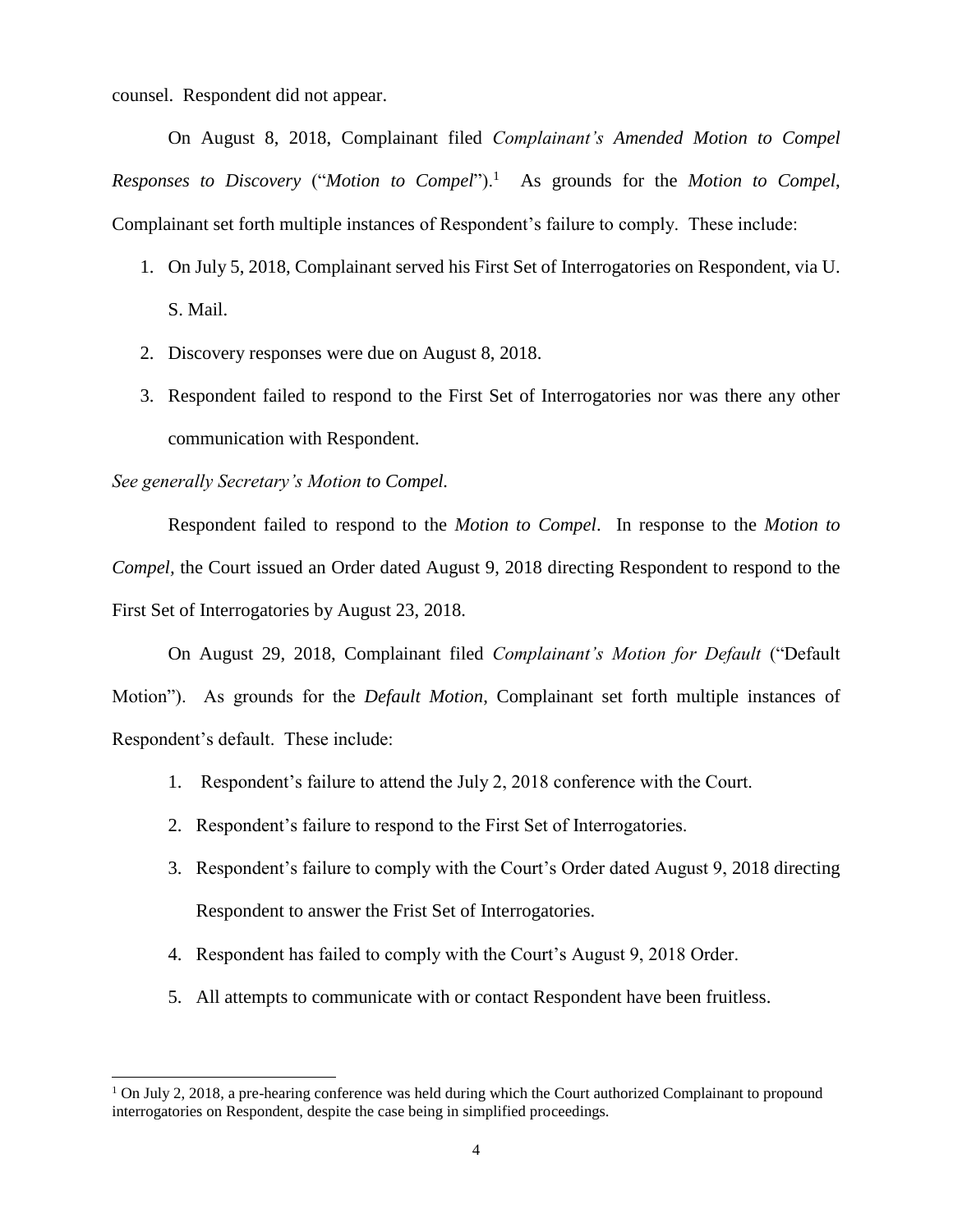*See generally Secretary's Motion for Default.* 

In response to Complainant's *Motion for Default*, the Court issued an *Order to Show Cause*, directing Respondent to "SHOW CAUSE WITHIN ELEVEN (11) DAYS why the Court should not issue judgment against Respondent, affirming the proposed violations in this case for: (1) failure to attend a Pretrial Conference on July 2, 2018; (2) failure to respond to respond to the Court's *Order Granting Motion to Compel* dated August 9, 2018; and (iii) failure to respond to the *Secretary's Motion for Default.* To date, Respondent has failed to file a response to the Court's *Order to Show Cause*. 2

## **Discussion**

Commission Rule 101(a) provides:

When any party has failed to plead or otherwise proceed as provided by these rules or as required by the Commission or Judge, he may be declared to be in default either on the initiative of the Commission or the Judge, after having been afforded an opportunity to show cause why he should not be declared in default . . . . Thereafter, the Commission or Judge, in their discretion, may enter a decision against the defaulting party  $\dots$ 

As noted above, Respondent has been provided an opportunity to show cause why it should not be held in default and failed to respond to the Court's request.

The Court has a duty to "conduct a fair and impartial hearing, to assure that the facts are fully elicited, to adjudicate all issues, and avoid delay." 29 C.F.R. § 2200.67. In order to carry out that duty, Commission Rule 67(m) authorizes the Court to "[t]ake any other action necessary . . . and authorized by the published rules and regulations of the Commission." The Court's prehearing procedures aid in the early formulation of issues, which benefits all parties during trial preparation as well as resulting in the more effective use if the Court's resources at the hearing stage. *Architectural Glass & Metal Co*., 19 BNA OSHC 1546, 1547 (No. 00-0389, 2001). The

 $\overline{\phantom{a}}$ 

<sup>2.</sup> The Court's *Order to Show Cause* was signed for on September 21, 2018 by Martha Almager.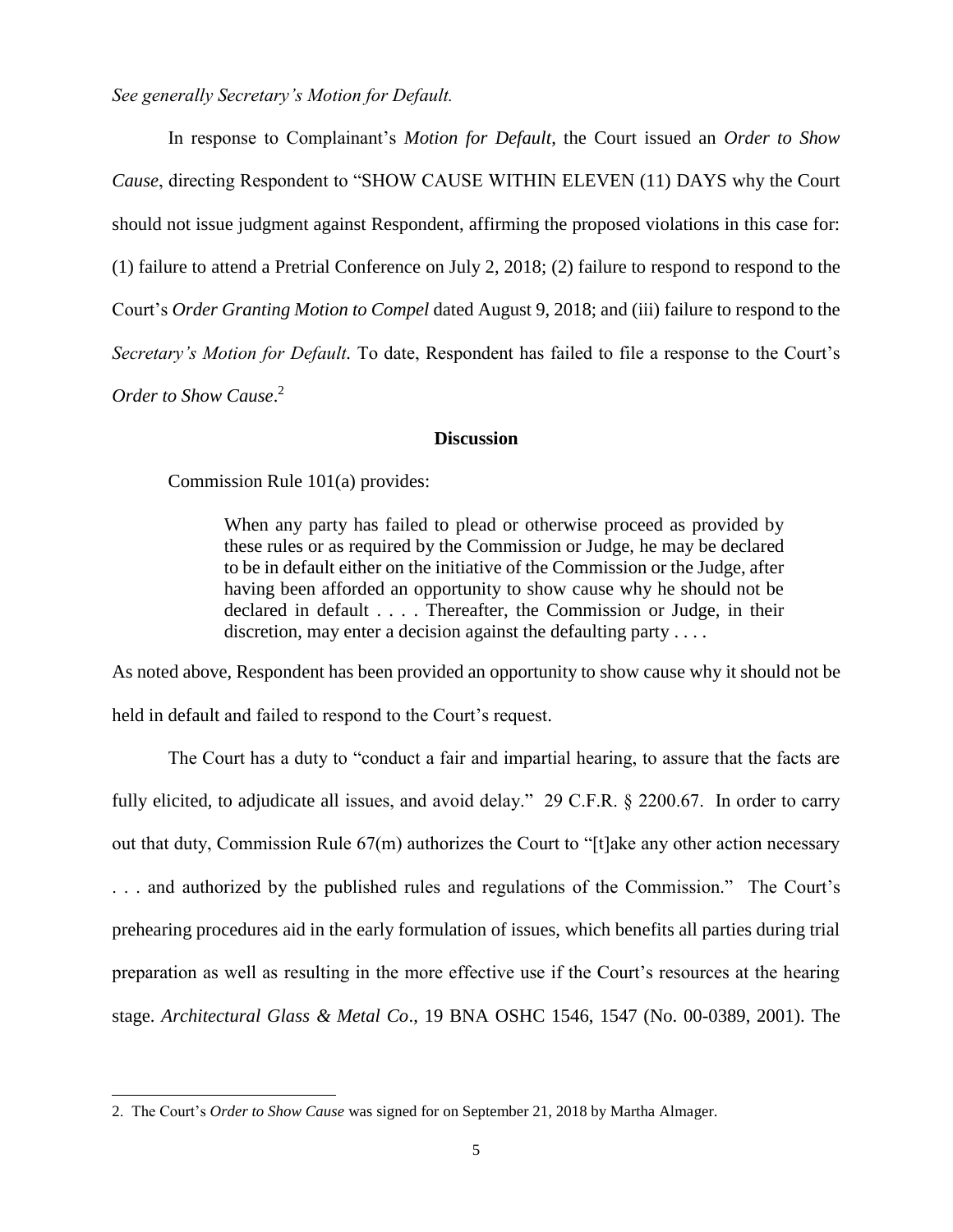imposition of appropriate sanctions is important to ensure compliance with prehearing procedures and to permit the fair and efficient adjudication of issues. *Id*. The Judge has broad discretion to decide whether sanctions should be ordered. *Id. See also, Jersey Steel Erectors,* 16 BNA OSHC 1162, 1165 (No. 90-1307, 1993), *Sealtite Corp*., 15 BNA OSHC 1130, 1134 (88-1431, 1991) and *Duquesne Light Co*., 8 BNA OSHC 1218, 1222 (No. 78-5034, 1980)(consolidated). Therefore, sanctions are an appropriate tool to ensure compliance where the sanctioned party has engaged in a pattern of disregard for Commission rules, or where the party's conduct is contumacious. *See, e.g., Phila. Constr. Equip., Inc,* 16 BNA OSHC 1128, 1130-31 (No., 92-899, 1993)(pattern of disregard for Commission proceedings found where Respondent was late for hearing twice, failed to certify posting of the citation and failed to file an answer until threatened with dismissal, failed to respond to a discovery request and failed to respond to a pre-hearing order).

According to the Commission, "[D]ismissal is too harsh a sanction for failure to comply with certain pre-hearing orders unless the record shows contumacious conduct by the noncomplying party, prejudice to the opposing party, or a pattern of disregard for Commission proceedings." *Amsco, Inc.*, 19 BNA OSHC 2189, 2191 (No. 02-0220, 2003). *See also Sealtite Corporation*, 15 BNA OSHC 1130 (No. 88-1431, 1991) (contumacious conduct established where party engaged in a "consistent pattern" of failure to respond to judge's orders).

Default judgments may be appropriate when a party fails to comply with an order compelling discovery. 29 C.F.R. § 2200.52(f) (sanctions for failing to comply with discovery requirements); 29 C.F.R. § 2200.101(a) (default appropriate when a party fails to proceed as provided by the Commission Rules or as required by a judge); *see also St. Lawrence Food Corp*., 21 BNA OSHC 1467, 1472 (Nos. 04-1734 & 04-1735, 2006). Failing to comply with Commission Rules and orders so as to delay proceedings may constitute contumacious conduct. *Carson Concrete Corp. v. Sec'y of Labor*, 21 BNA OSHC 1393, 168 Fed. Appx. 543 (3d Cir. 2006)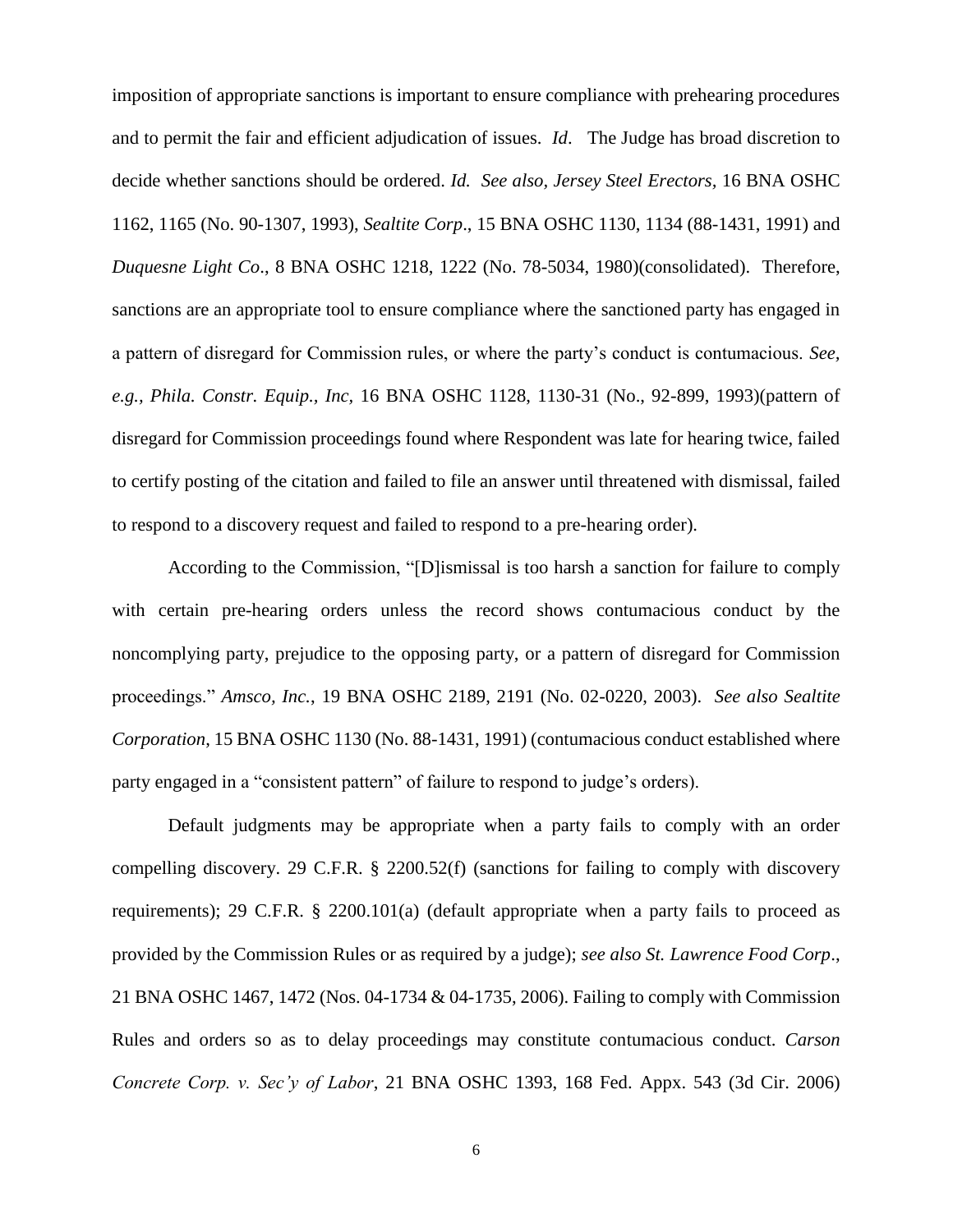(unpublished) (upholding default judgment for OSH Act violations when employer sought to disavow admission provided during discovery until a few days before trial).

The Court finds Respondent's repeated failures to engage in the litigation process illustrate a pattern of disregard for the Commission's proceedings. Respondent has been given multiple opportunities and plenty of time to comply with Commission Rules of Procedure and this Court's *Orders*, and the Court has yet to receive any communication or contact from Respondent. Based on the representations of Complainant, $3$  the Court finds that the delays in this case are wholly attributable to Respondent, including Respondent's failure to respond to mail that was sent to an address where it is presumed it received the mail since none of the mail was returned as "undeliverable." In that regard, the Court finds that Respondent's pattern of disregard for the Commission's proceedings constitutes contumacious conduct warranting the sanction of dismissal.

In addition, the Court finds that the Commission has conveyed due notice to Respondent of its procedural rights and provided ample warning that its failure to comply with Court orders may result in the dismissal of its *Notice of Contest*. At every instance, Respondent has failed to take advantage of the opportunity to advise the Court that it has not abandoned its case before the Commission. Every indication before the Court is Respondent has walked away from its contest. Under these circumstances, the Court sees no worthwhile purpose in allowing this case to proceed to a hearing when there is no basis to believe Respondent will fulfill its pre-trial obligations or actually appear at the trial. *11 See Twin Pines Constr. Inc./Teles Constr.*, 24 BNA OSHC 1500, 1504 (No. 12-1328, 2012) (No worthwhile purpose in proceeding to a hearing where a party has abandoned the case). The Court finds Respondent relinquished its case with the intent to abandon. 1 C.J.S. Abandonment § 13 (2013).

 $\overline{\phantom{a}}$ 

<sup>3.</sup> Because Respondent has failed to submit a response to either the Court's *Orders* or Complainant's *Motion*, the Court accepts Complainant's representations of the facts as true.